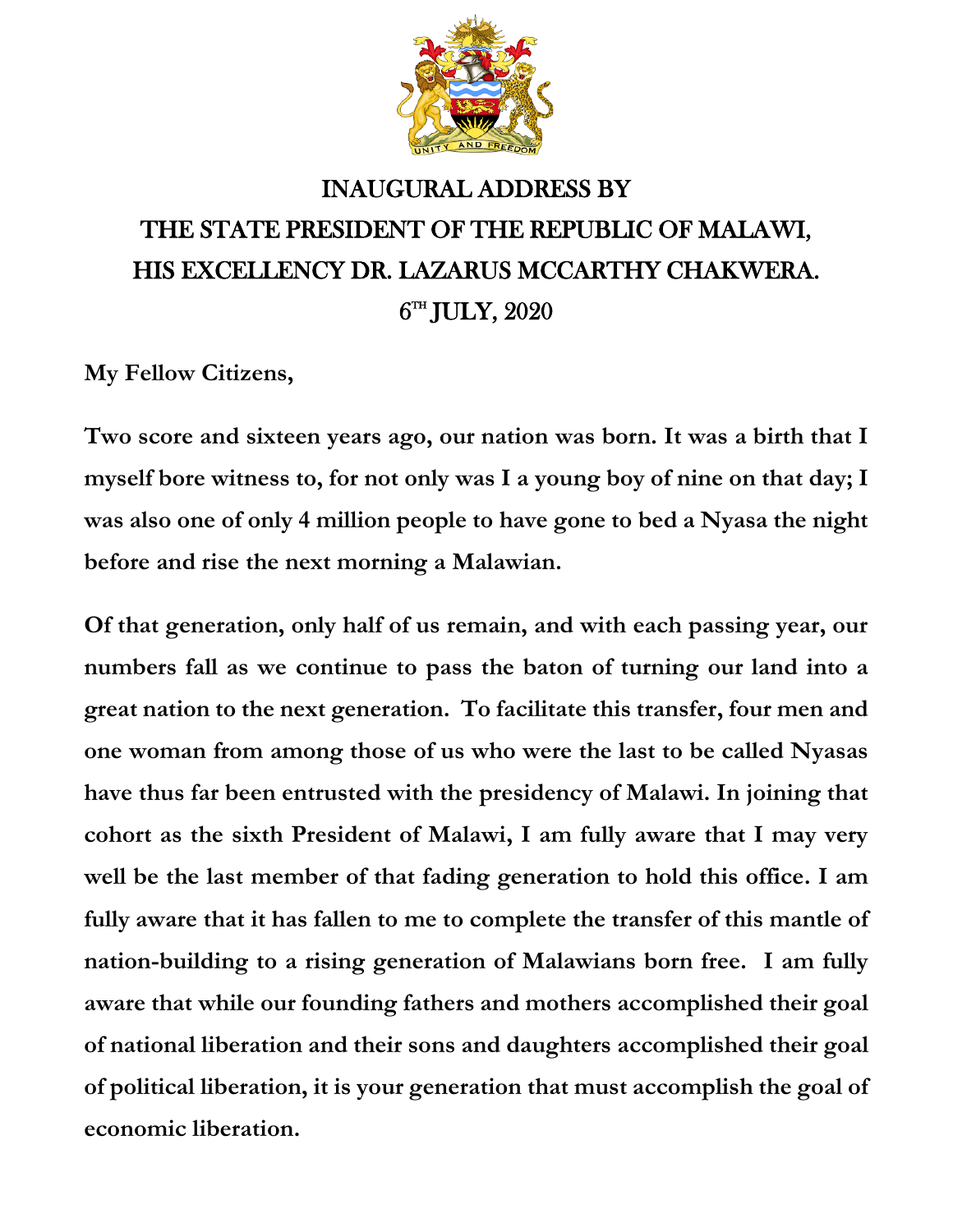**It is no secret that this goal has been elusive for 26 years. It is no secret that we have had one administration after another shifting its post to the next election, promising prosperity but delivering poverty; promising nationalism but delivering division; promising political tolerance but delivering human rights abuses; promising good governance but delivering corruption; promising institutional autonomy but delivering state capture. And now, after 26 years of false starts and stale finishes, it is no secret that my generation has not only left our homeland unbuilt, but also in ruins. It is because of these ruins that our first task in building a new Malawi is clearing the rubble.** 

**Before we can begin to rebuild, we must clear the rubble of corruption, for it has left our taxes in ruins; we must clear the rubble of laziness, for it has left our infrastructure in ruins; we must clear the rubble of passivism, for it has left our rights in ruins; we must clear the rubble of donor dependency, for it has left our dignity in ruins; we must clear the rubble of regionalism, for it has left our nationhood in ruins; we must clear the rubble of negativity, for it has left our resolve in ruins; we must clear the rubble of impunity, for it has left our governance institutions in ruins; and we must clear the rubble of unprofessionalism and incompetence, for it has left our services in ruins. The ruining of national treasures of both nature and state is a sin of my generation that I am bound by God to confess and bound by you to correct.** 

**For this reason, we must not imagine that it is possible to make these corrections without pain. We must accept that the national bones we have**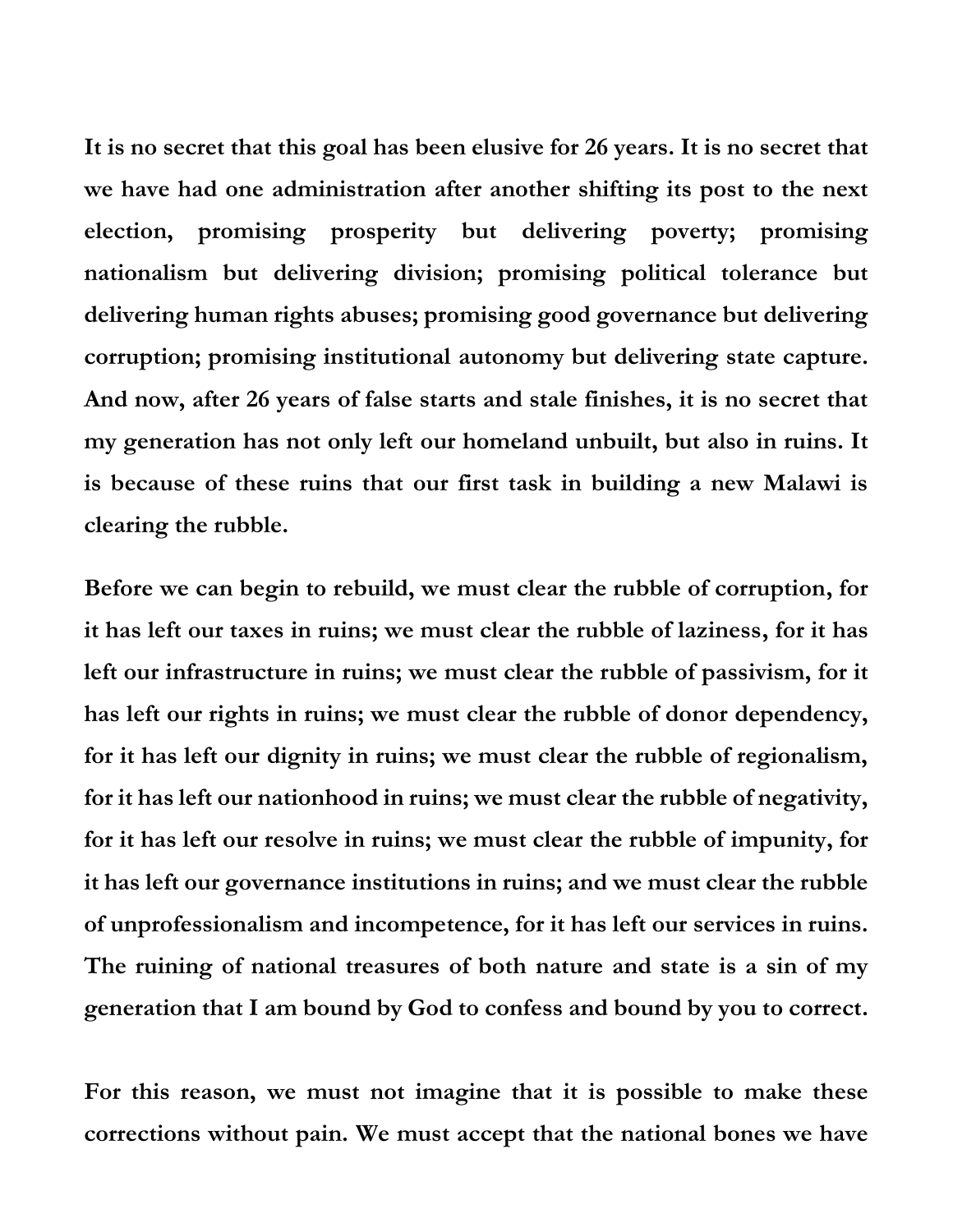**dislocated cannot be corrected without suffering. I was reminded of this truth three months ago when my 12-year-old grandson suffered a greenstick fracture in both arms after falling badly in school. To straighten the bones, an orthopedic surgeon at Kamuzu Central Hospital had to apply enough pressure to the arms to administer healing through pain and tears. In our quest to heal our fractured nation and governance system over the next five years, we must do the same. We must have the courage to face and endure the pain of systemic surgery if we ever want to enjoy wholeness as a nation. We must have the courage to inflict necessary pains on the fractured attitudes and actions of those around us if we ever want to see them whole as citizens. In this transaction, we must each accept that in the context of Malawi's recovery and transformation, we are each a patient with a bone that needs straightening and each a physician with a duty to straighten the bones of others. We are each in some way part of Malawi's problems and must each in some way be part of her solution. We cannot absolve ourselves of responsibility for the maladministration we have allowed to happen on our watch for close to three decades any more than we can renege on our responsibility to make amends.**

**If this collective sense of responsibility over our national sins and national solutions seems unnecessary to you, then I put it to you that it is not only a necessary path, but the only path. I put it to you that there can be no new Malawi if the only people deemed guilty of ruining this country are those who lost the recent election. I put it to you that there can be no new Malawi if the only people deemed responsible for fixing this country are those who**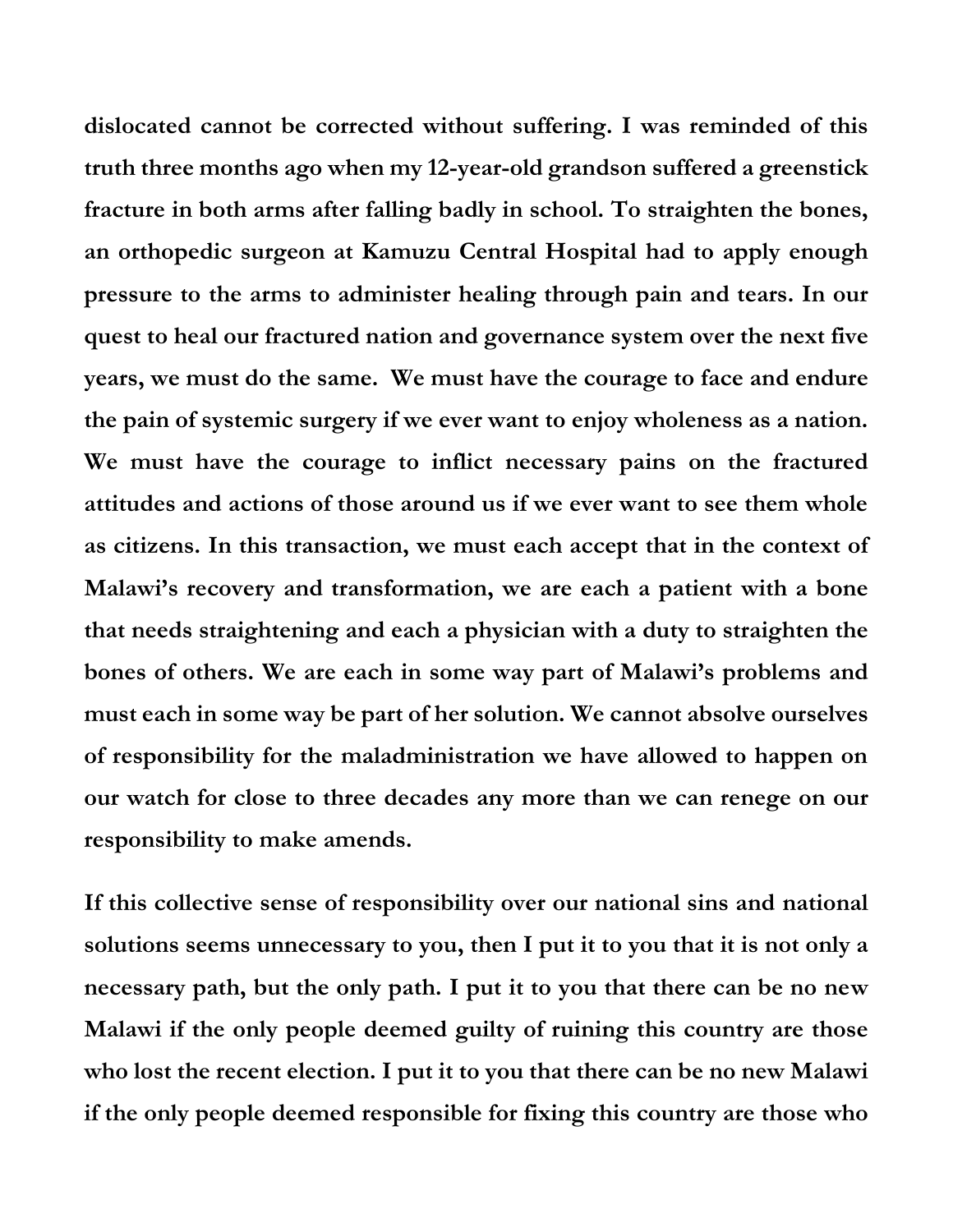**won the recent election. I put it to you that there can be no new Malawi if the only people to build it are Chakwera and Chilima. No! So long as I am President, I will insist that no new Malawi must be built except that which is built by Malawians.** 

**The collective ownership of our problems and collective participation in fixing them is the bedrock of our Tonse philosophy. When we promise to create 1 million jobs, we do not just mean that we will create programs to employ you, but also that we will challenge you stop seeing yourself as a job seeker and start seeing yourself as a job creator. When we promise to ensure that every household is able to eat three meals a day, we do not just mean that we will give you cheap fertilizer to increase food production, but also that we will challenge you to work three times as hard in your fields as before. When we promise to increase your earnings, we do not just mean that we will increase the minimum wage and remove income taxes for those at the bottom of Malawi's pay scale, but also that we will challenge you make yourself competitive in the workplace. When we promise to build new homes with a solid roof, electricity, and tap water, we do not just mean that we will bring investors to make this happen, but also that we will challenge you to work towards owning that home. When we promise to give 1 million youth and women capital to start their own businesses, we do not just mean that we will link them to markets and banks to leverage their gains, but also that we will challenge them to pay back the loan so that another person has access to the same opportunity. The Tonse philosophy is not a campaign**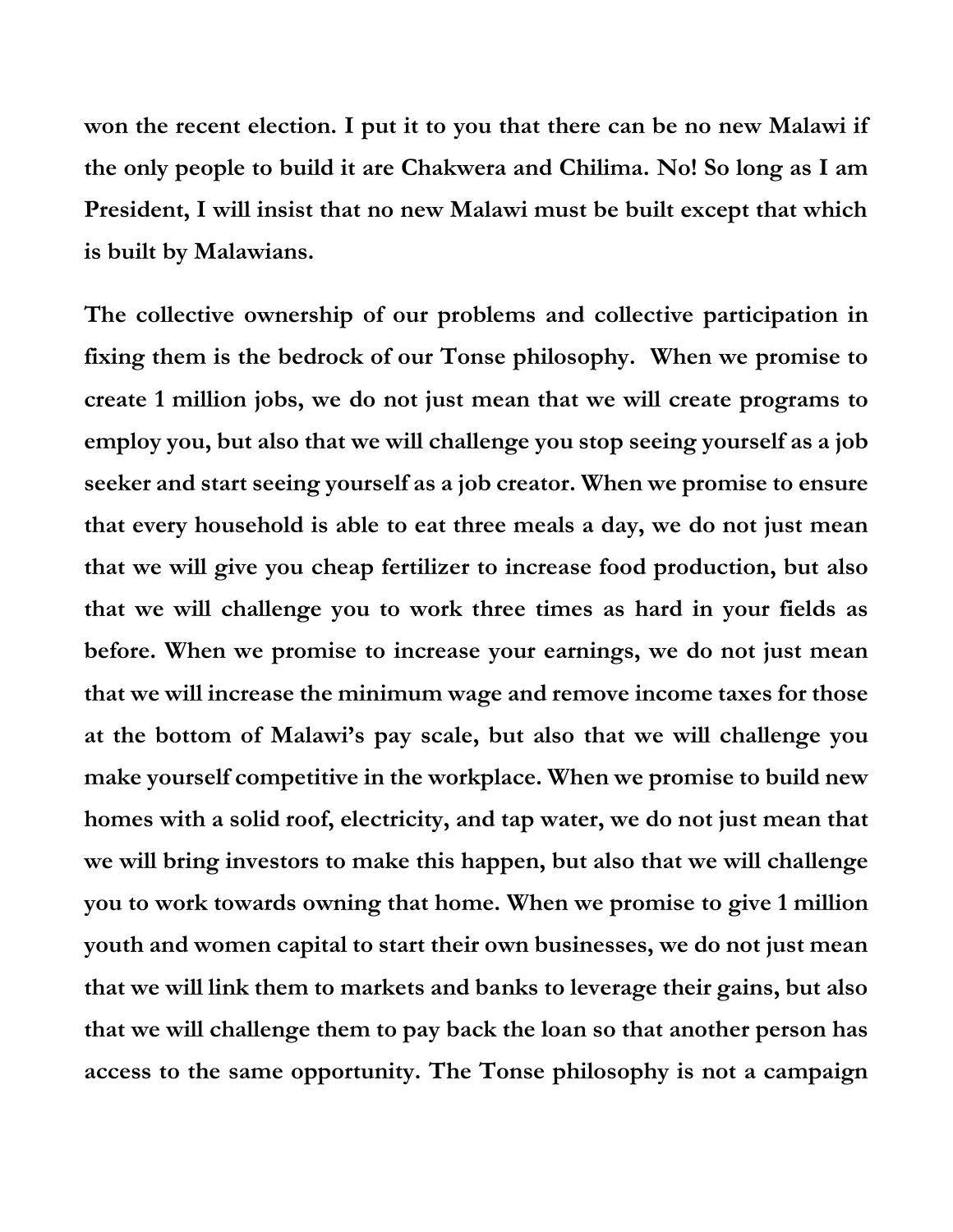**gimmick, but a governing philosophy that says: we either build together or crumble together.**

**I know that this Tonse philosophy is the key to our success going forward because it has been the key to our success thus far. To reach this inauguration as State President and State Vice President, Dr. Chilima and I have ridden the wave of indispensable contributions made by fellow Malawians who each rose to the occasion in different capacities to lend their hand to the cause of justice. Without the patriotic efforts and sacrifices of these Malawians, none of us would be here. If it were not for the courage of over one hundred Malawians who toiled through the night to gather evidence of electoral fraud so that our court petition against the 2019 election was built on facts, none of us would be here. If it were not for the courage of over twenty witnesses who submitted testimony to the court in the face of death threats, none of us would be here. If it were not for the courage of over a dozen lawyers who stood up to the abuse of office and misuse of the law by a politically compromised Attorney General, none of us would be here. If it were not for the courage of the five judges of the Constitutional Court to do right by law despite attempts to bribe them in the interest of subverting justice, none of us would be here. If it were not for the courage of the Human Rights Defenders Coalition galvanizing citizens across the country to sustain protests for ten months straight despite the constant threat of arrest and cloud of teargas under which they marched, none of us would be here. If it were not for the courage of the Supreme Court to uphold and buttress the just ruling of the lower court in correcting**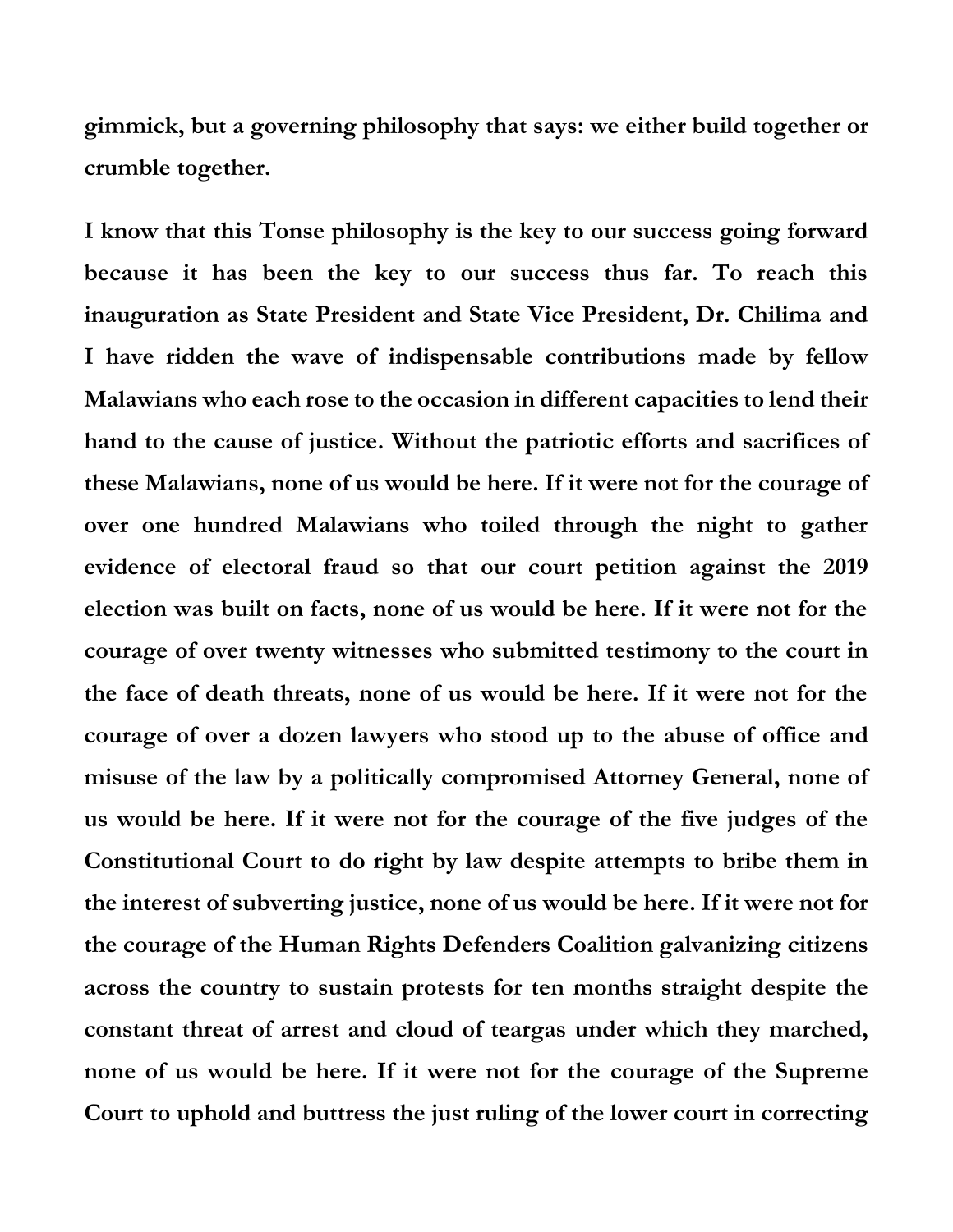**both a constitutional anomaly regarding how a mandate to govern is secured and a constitutional crisis fashioned by one of their own, none of us would be here. If it were not for the courage of media houses to broadcast the election court case in the face of government threats to close their stations, none of us would be here. If it were not for the courage of dozens of legislators and warding off ridicule and payoffs to reform our electoral laws, none of us would be here. If it were not for hundreds of businesspersons and workers donating their own resources and money to give wings to our campaign so that we could reach voters in far flung places, none of us would be here. If it were not for the courage of thousands of volunteers going door to door, village to village, city to city, to reach voters that Dr. Chilima and I could not, none of us would be here. If it were not for the courage of the new leadership of the Electoral Commission to deliver a credible election with limited resources and limited time, none of us would be here. If it were not for the courage of soldiers and police officers in uniform defying political orders to fulfil their oath to defend the constitution and protect citizens, none of us would be here. If it were not for Dr. Chilima and the other party presidents of the Tonse Alliance forfeiting their political aspirations to forge an unbeatable partnership at the polls, none of us would be here. If it were not for thousands of knees scraping floors across this country in night long prayers that gave heaven no rest until God's kingdom came, none of us would be here.**

**I could go on and on, but the point would remain the same, that it is the Tonse Philosophy of collective responsibility that brought us to this**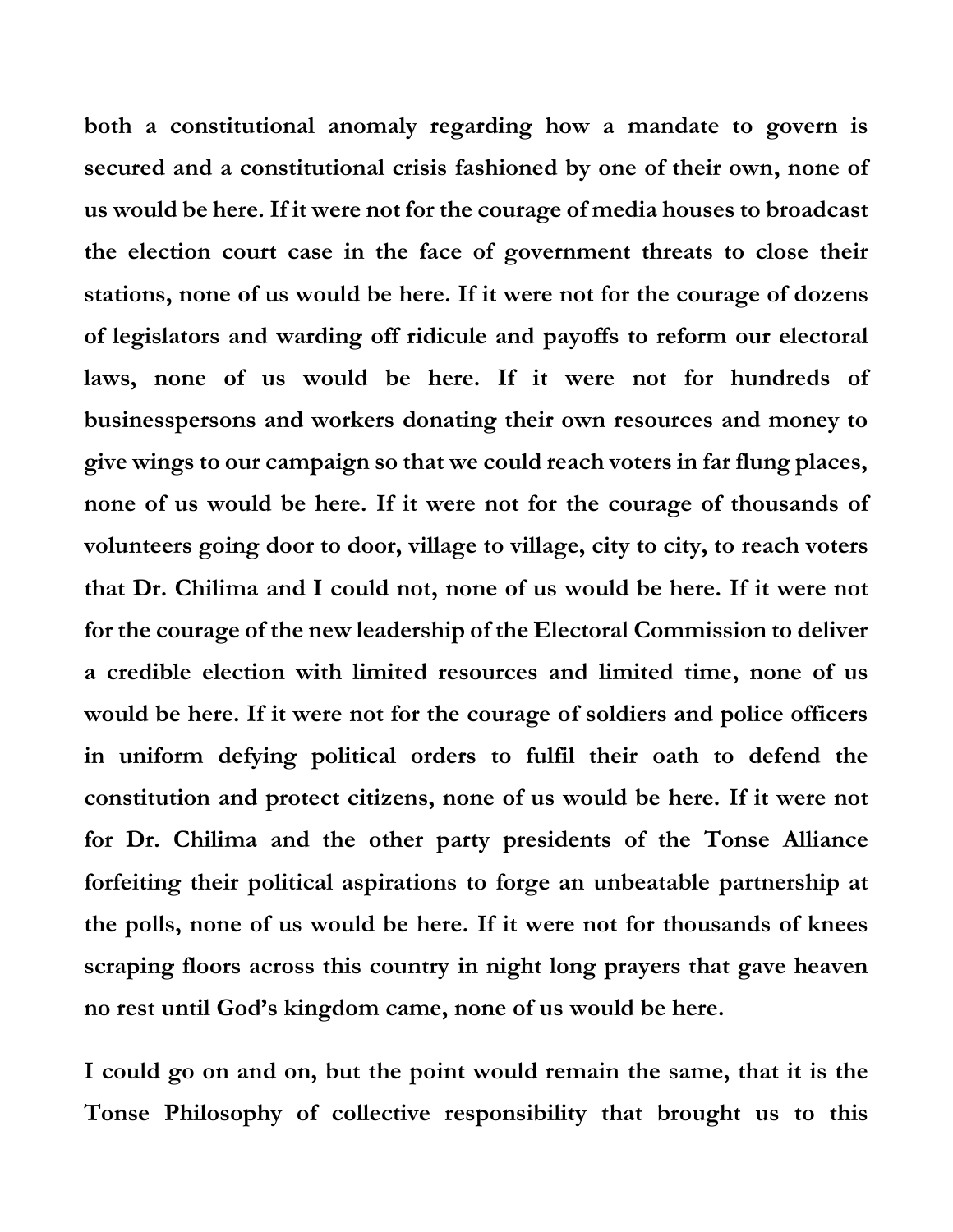**milestone and it is that same philosophy that will bring us to the next. Building a New Malawi will have to be a team effort every step of the way. And when we have differences, we will still have to listen to each other and accommodate each other, for we have no other compatriots in all the world than each other. And when you see another citizen who is not doing their part in the work that is in front of us, accept it as your duty to the country to rebuke them and help them reengage in the process of nation-building. In the same way, when you see another citizen who is making great strides in transforming their home, or their neighborhood, or their village, or their workplace, or their business, or their country, accept it as your duty to the country to celebrate and reward them without succumbing to jealousy and mudslinging. In equal measure, whether you live here or abroad, when you see a foreigner exploiting any of your fellow citizens or trashing the country you call home, accept it as your duty to the country to stand up for the flag and speak of the unsung beauties of this land God has preserved as our national inheritance. We must each give our best for Malawi and do our best for Malawians.**

**Today, I too promise to give this country my best and do my best for you as your servant. More importantly, I promise to set a good example of submitting myself to the constitutional processes, provisions, and institutions that are designed to ensure that the President and Vice President are always at their best. This means that as required by law, I will make a full declaration of my assets each year; I will go to Parliament to be questioned by the People about my handling of state affairs; I will propose**